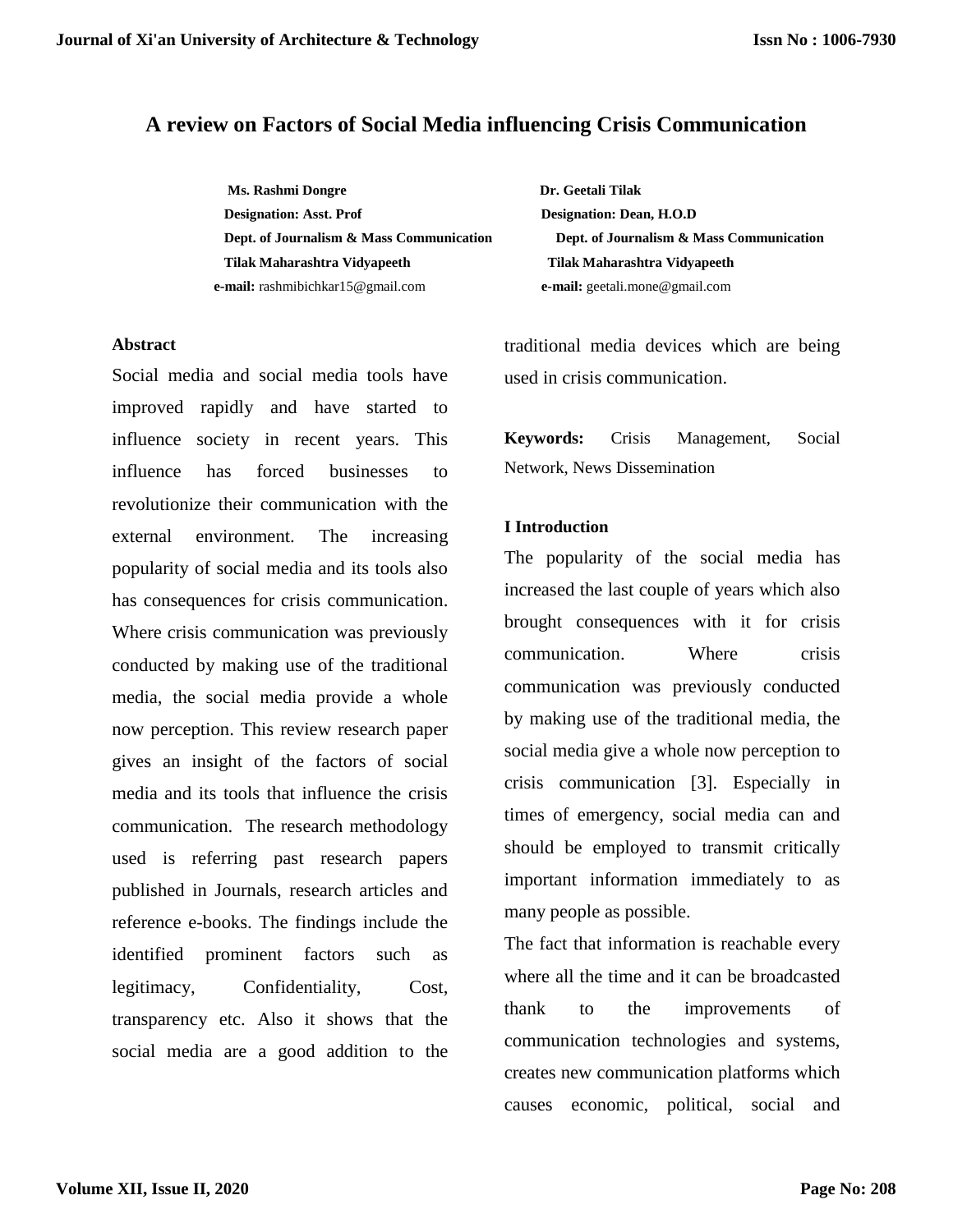cultural transformations in many ways. Social media platforms and new media tools like mobile applications which were formed in the networks, has changed mass broadcasting initiative which was based on traditional media establishments like newspaper, radio and television into individuals, public and private enterprises which are not focused on broadcasting.

This review research paper gives an insight of the factors of social media and its tools that influence the crisis communication. The research methodology used is referring past research papers published in Journals, research articles and reference e-books. The findings include the identified prominent factors such as legitimacy, confidentiality flexible communication, Cost, transparency etc. It also shows the social media are a good addition to the traditional media devices which are being used in crisis communication.

### **II Literature Review**

### **2.1 Social Media and Social Network**

Social media is the most effective communication means in the whole world because of its sharing networks' ability and power to keep masses posted, entertained and impressed [2]. With social media, everyone has the potential to be watchdogs,

citizen journalists and photojournalists that can constantly survey the world around them and share what they find online. This acceleration of communication and awareness has serious implications for crisis communications. It is changing the landscape in which crisis communicators operate. No longer do they do need to be confined by space and time. "The explosion of social media – everything from social networking websites, to blogs, to broadcast text messaging – has changed the way in which anyone involved in risk communications must look at overall communication plans. When talking about the role and factors of social media that affect in crisis communication, it is important to explain what the social media exactly are and which types of social media can be distinguished. Social media is an umbrella term for all internet applications which make it possible to share information in a user friendly way. This includes not only information in the form of text, but also audio files and images which can be shared by the use of these social media sites. One of the most important features of social media is that it creates opportunity for user based information production. This feature allows social media to produce and share uncontrolled and uncensored information.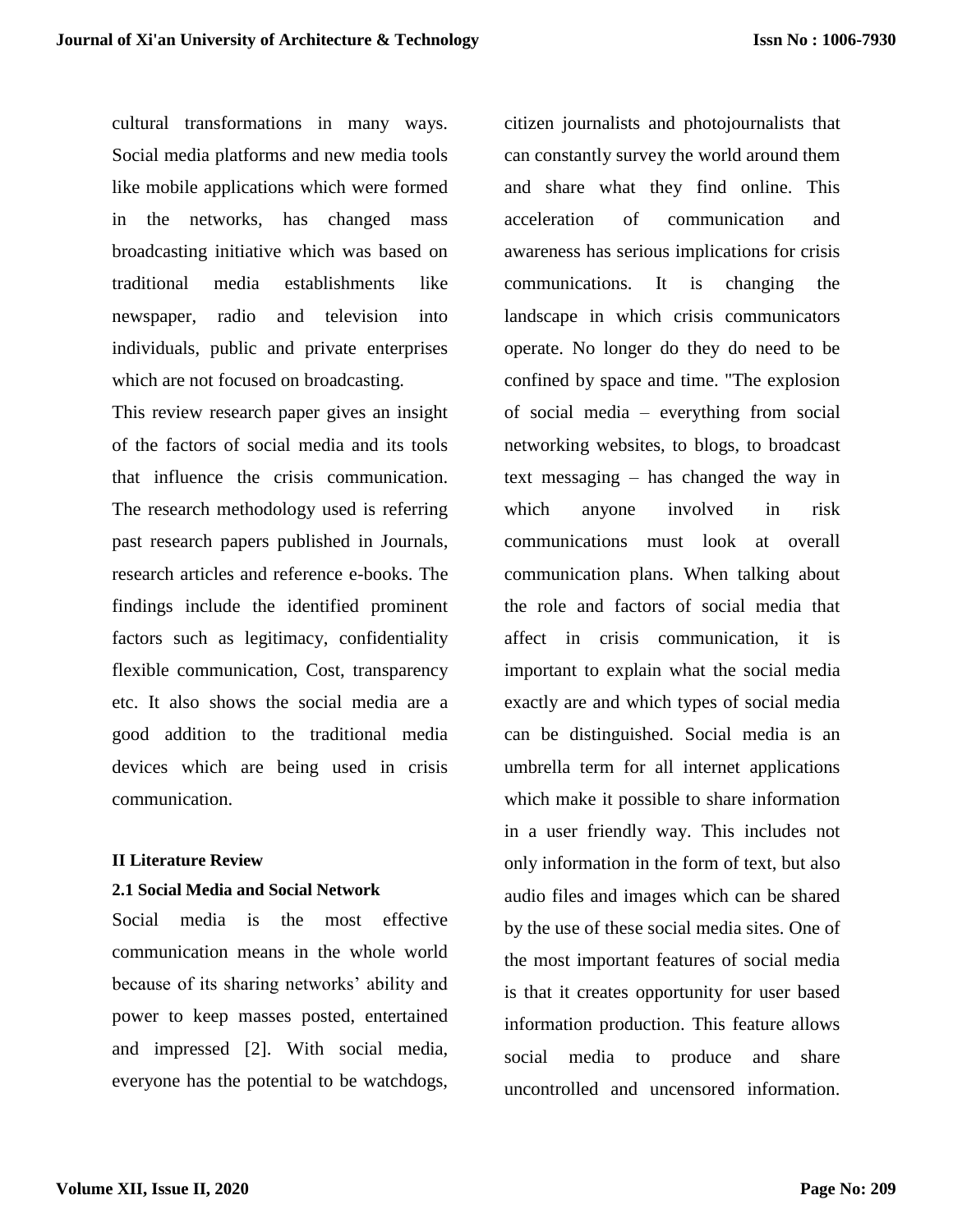Another feature which makes social media usage attractive, produced message and information is transferred to long distances and big crowds in the most economical way. The social networks are the most popular type of social media which make it possible to connect with friends, family, acquaintances and strangers by making a personal profile [3]. Despite the emergence of social media, freedom of expression nowadays still faces an age old economic divide that seems at both domestic and international level. Money can buy larger ability to be heard. Those people that, as an example, run TV networks or own newspapers are able to express themselves in ways in which that are unavailable to the rest of us. Similarly, there's presently an excellent disparity between people who have access to the internet and people living in poorer conditions that don't. Therefore the modern debate concerning freedom of expression should not solely think about the political question of however very little or much government ought to censor its citizens however also question whether or not the disparity in freedom of expression ought to be allowed to continue [10]. The most familiar social networks are Facebook, Hyves, Buurtlink and Google Buzz which make it possible to communicate with each

other online by exchanging messages, uploading video's or by joining forum discussions.

# **2.3 Crisis Communication and Management**

The term *crisis* is "a major occurrence with a potentially negative outcome affecting an organization, company, or industry, as well as its publics, products, services or good name" [4]. A crisis comes as a surprise, forms a certain threat and there is urgency for a short response time. Crises in the public domain can include events and episodes which entail many dead and wounded or threaten to disrupt the social and political system. Besides these types of crises there are also crises which do not threaten people's lives, but which do threaten other values which are important in society. Examples of crises in the public sector are wars, riots, natural disasters, epidemics, infectious diseases of plants and/or animals, terrorist attacks, major transport accidents et cetera [5].

Crisis communication has three objectives: The *first objective* is meaning (or interpretation) and refers to explaining what the crisis means for the ones involved and/or the society. The *second objective* is providing sufficient information about what has happened and what is still going on at the moment. The *third objective* is the limitation of harm; inform citizens about possible threatening situations. This also includes the limitation of possible damage of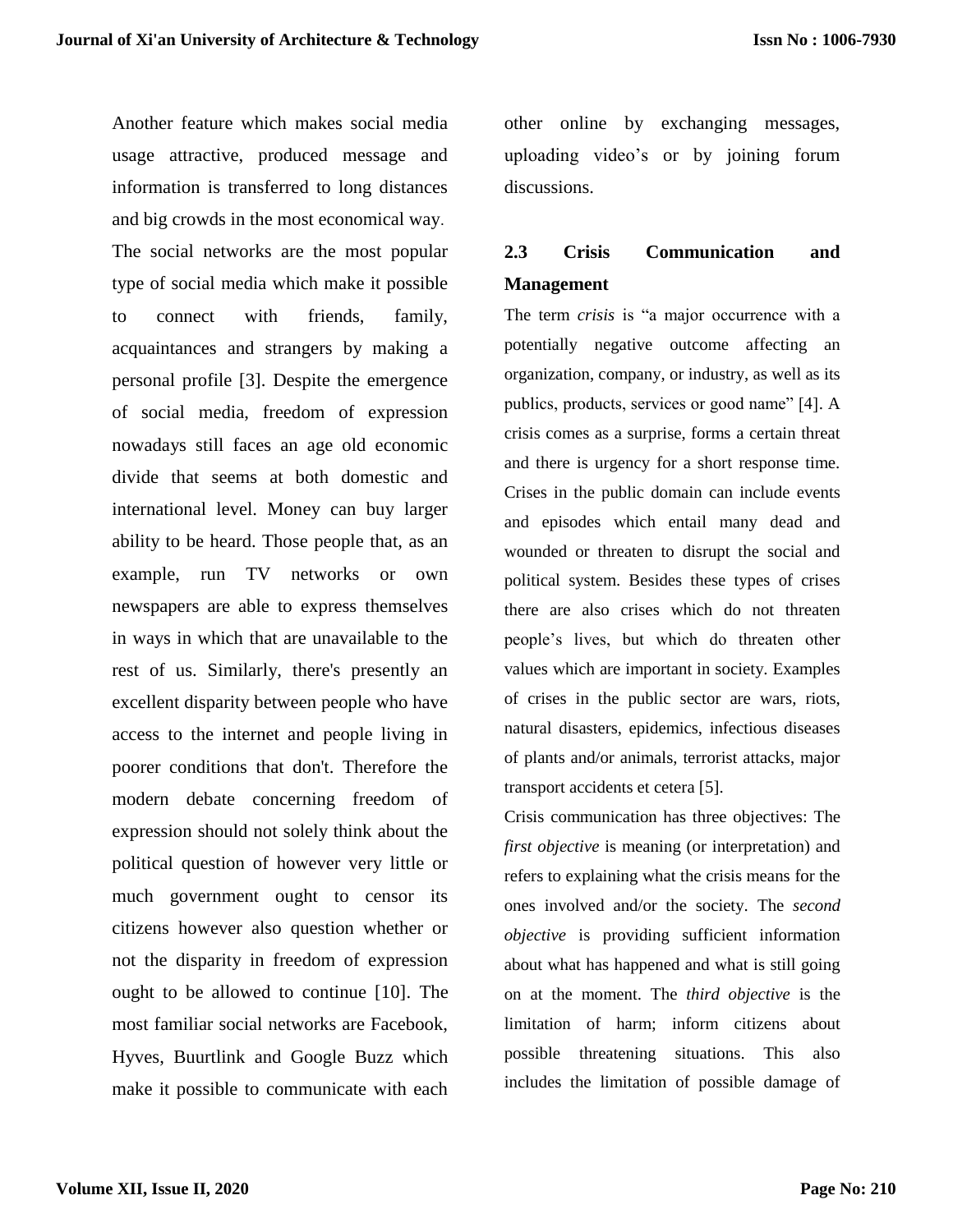reputation which might be caused by rumors by refuting these rumors [6].

Crisis management, in case of a possible crisis situation, is a process consisting of activities of evaluation of crisis signs, taking and applying necessary precautions in order to recover from the crisis with minimum loss. Crisis management is a set of interconnected evaluations and audits which an organization executes in order to prevent crises which are capable of creating serious threats for main product, service, production process, staff, environment and society. Crisis management is a decision-making process. Being a special kind of management, it has similar characteristics to strategic management principles. Crisis management aims to make sure organizations are ready for crises while taking necessary precautions to recover from them with minimum cost and maximum profit.

## **2.3 Social Media and Crisis Communication**

The social media can be of major importance in effective crisis communication [9]. One of effects of the use of social media in crisis communication is that the social media increases the possibility of misinformation which is circulating. The information provided on the social media of all organizations should be in accordance with each other and with the information provided in other media and if wrong information is circulating on the social media, this information should be refuted [7]. By determining whether or not to use the social media it is also very important to determine which social media are going to be used and whether they are only being used or complementary to other media devices.

## **III Research Approach and Methodology**

The purpose of this review research paper is to give an insight of the factors of social media and its tools that influence the crisis communication. The research methodology used is referring past research papers published in Journals, research articles and reference e-books. The findings include the identified prominent factors such as legitimacy, confidentiality flexible communication, cost, transparency etc. It also shows the social media are a good addition to the traditional media devices which are being used in crisis communication.

### **IV Research Findings**

The research findings shows that the **s**ocial media has become the most effective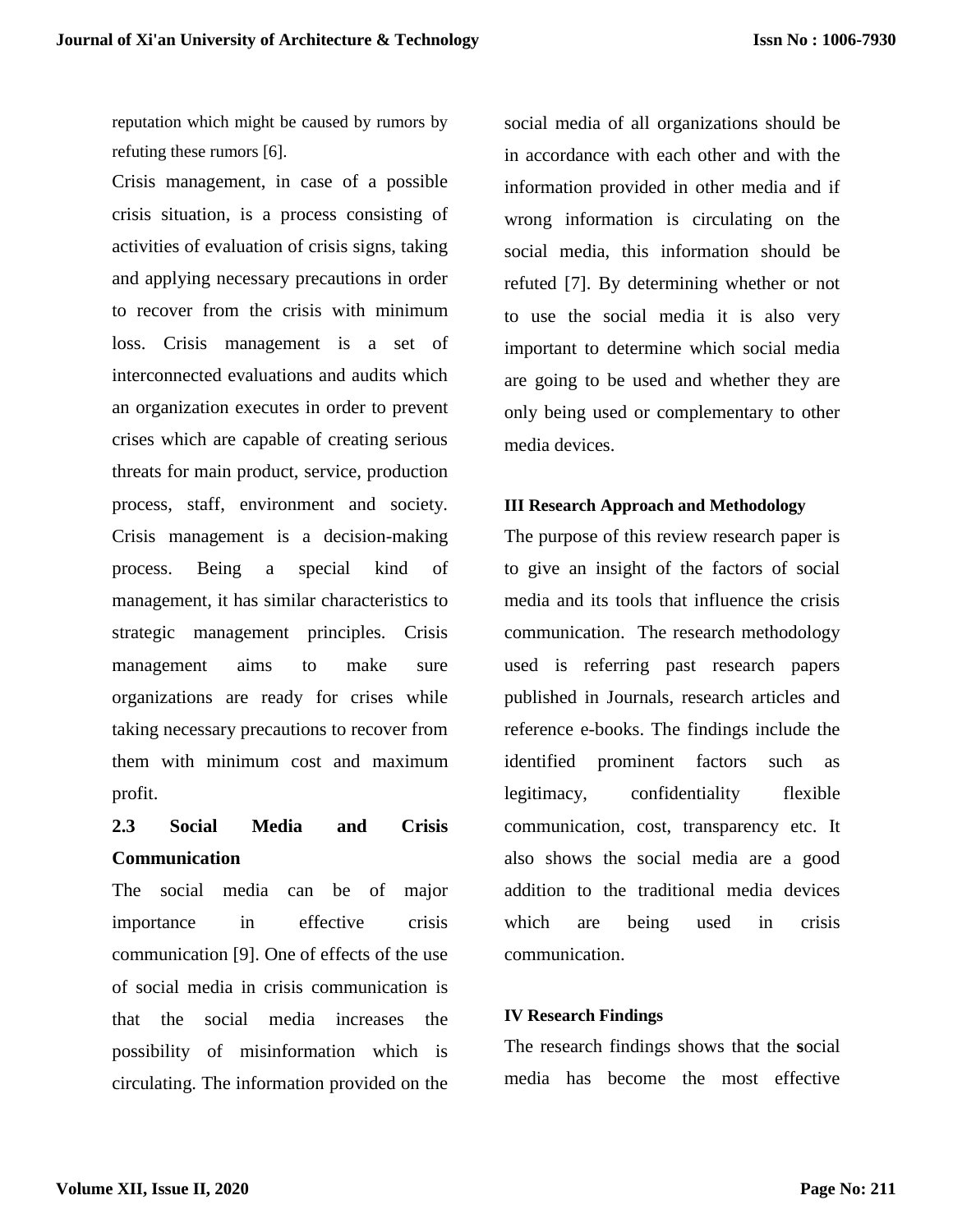communication means in the whole world in a short time because of its sharing networks' ability and power to keep masses posted, entertained and impressed. This interest in social media caused many digital agencies to be born, in the meantime attracting the attention of the traditional media. There are various identified factors that have influenced crisis communication.

**Legitimacy:** Legitimacy refers to Accuracy and timeliness which further corresponds to good corporate governance when communicating to stakeholders. For crisis communication, the accuracy and timeliness of information is imperative, as poor information integrity could lead to decisions that worsen the crisis.

**Confidentiality:** It refers to the rights of individuals and organizations that need to be protected.

**Flexible communication:** The ability to access information from any location which will be beneficial to any organization whether it be public or private. The flexibility of communication allows instantaneous communication for people located anywhere: travelling between locations or at home

**Cost:** The cost factor simply means that social media is a cheap way of communicating without geographical limitations

**Transparency:** It is the organization being upfront and visible about the actions it takes, and whether those actions are consistent with its values. Transparency implies openness, communication, and accountability. It is practiced in companies, organizations, administrations, and communities.

## **Information Integrity:**

Social media help stakeholders with a ready resource to make sense of a crisis, and by creating a way to share integral, timesensitive information quickly to citizens and crisis managers and communicators.

## **V Conclusion**

There are many studies in the literature showing that communication management is the most important element of crisis management and social media communication has become one of the most important tools in crisis management. Social media means collective power, and can result in the mitigation of damage in crisis as well. The Research findings show that the prominent identified factors like Legitimacy, Confidentiality, Cost, Transparency, and Information Integrity of social media influences the crisis management in various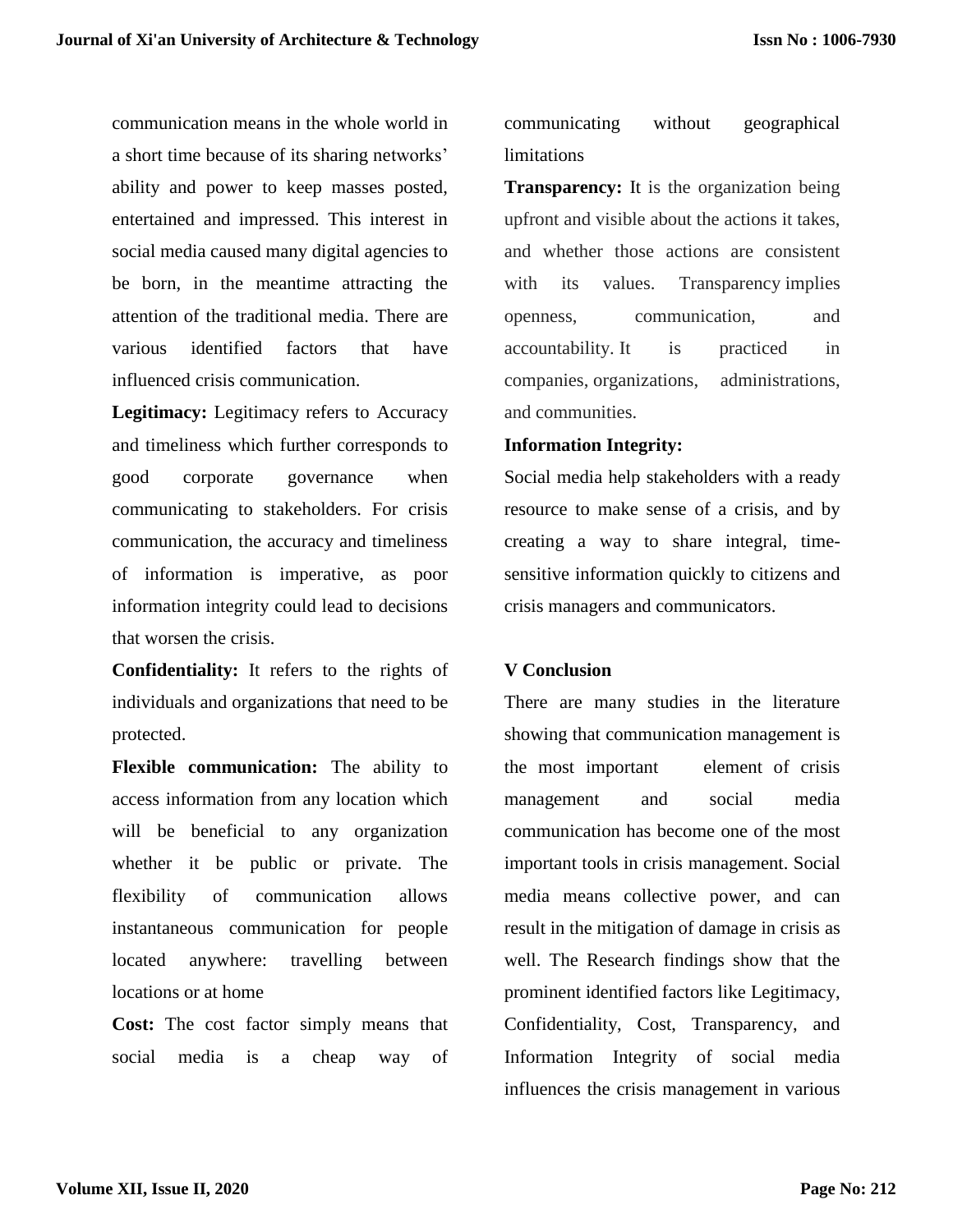ways. The most important behavior organizations & other businesses must adopt in case of a crisis resulting either from internal or external factors, is communicating with consumers through the fastest and the most appropriate channel because social media is an environment where disinformation occurs often, quickly responding to communication among consumers on social media prevents disinformation.

## **References:**

- 1. Mustafa Emre Civelek and Murat Çemberci, et all, "The Role of Social Media in Crisis Communication and Crisis Management", International Journal of Research in Business & Social Science 5(3), 2016: 111-120, IJRBS Vol 5 No 3, April Issue ISSN: 2147-4478.
- 2. Kalthom Husain et al, " A Preliminary Study on Effects of Social Media in Crisis Communication from Public Relations Practitioners' Views ", Procedia - Social and Behavioral Sciences 155 ( 2014 ) 223 – 227, Available online at [www.sciencedirect.com,](http://www.sciencedirect.com/) 1877-0428

© 2014 The Authors. Published by Elsevier Ltd

- 3. Whitney Holmes et al, "Crisis Communications and Social Media: Advantages, Disadvantages and Best Practices" (404)394-4164, A thesis submitted to University of Tennessee, Knoxville
- 4. Trishana RAMLUCKAN , "Factors affecting the use of Social Media as a Crisis communication tool in South Africa", IST-Africa 2016 Conference Proceedings Paul Cunningham and Miriam Cunningham (Eds) IIMC International Information Management Corporation, 2016 ISBN: 978-1-905824-54-0
- 5. Coombs, W. T et al, "The Value of Communication during a Crisis: Insight from strategic communication research. Business Horizons", 58(2), 141-148, (2015a)
- 6. Landau, D. A, "How social media is changing crisis communication: A historical analysis.", from:http://www.danlandau.net/writi ng/sources/research/danlandau\_thesi s.pdf
- 7. Coombs, W. T, "Information and compassion in crisis responses: A